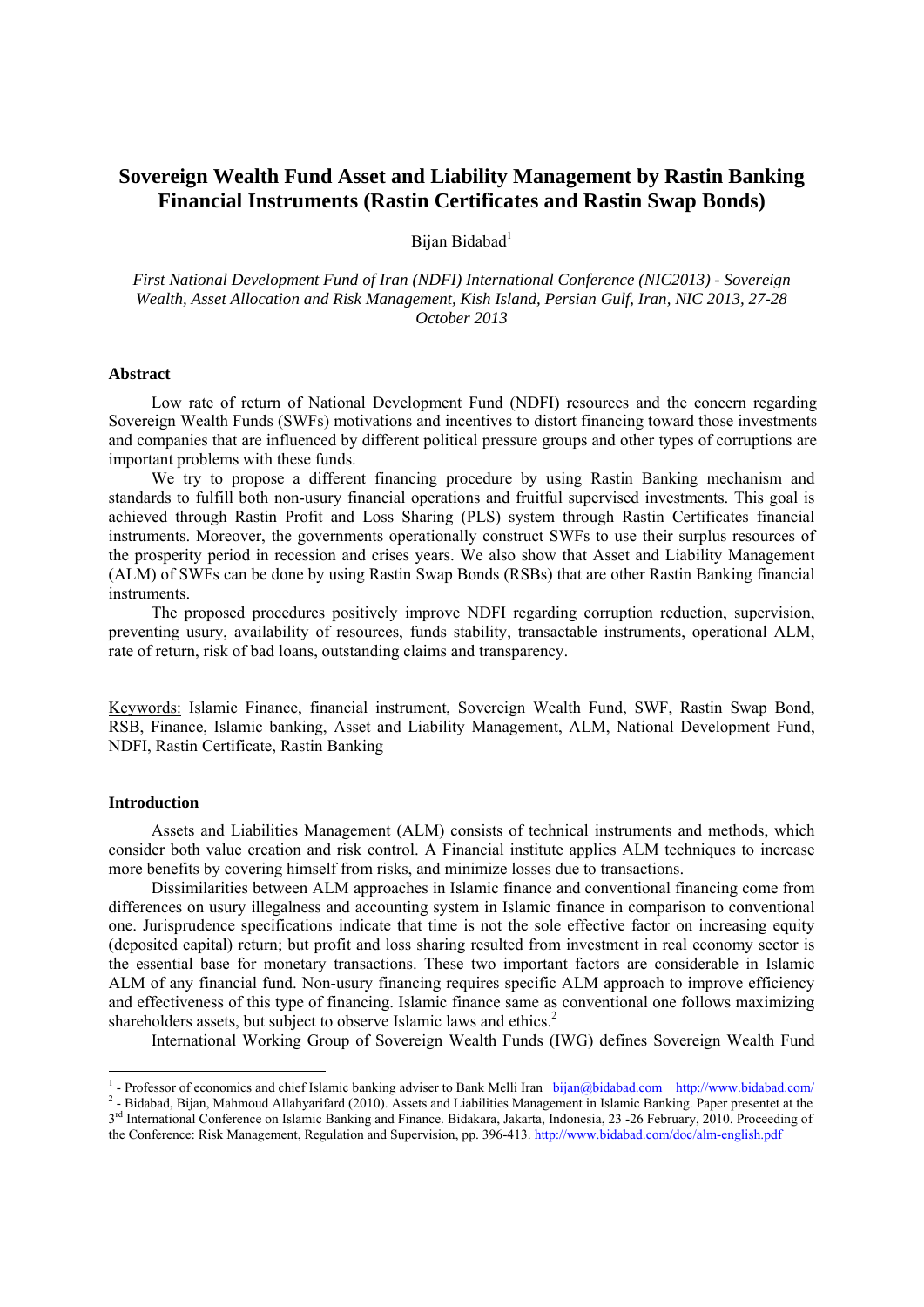(SWF) as: special purpose investment funds or arrangements that are established and owned by governments for macroeconomic purposes to hold, manage or administer assets to achieve financial objectives and to employ various investment strategies, including investment in foreign financial assets.3 The term SWF is usually used to cover a spectrum of government investment vehicles from central banks and monetary authorities to government-owned enterprises that invest in specific economic sectors.<sup>4</sup> Several organizations and commentators have offered somewhat different definitions that can affect whether certain institutions would be considered as  $SWF$ .<sup>5</sup> The appropriate assessment of Sovereign Wealth Fund (SWF)'s ALM requires deep understanding of assets and liabilities, investments, customers, economics environment and competition conditions of the capital and monetary sectors. SWF is also defined as an investment vehicle that<sup>6</sup>:

1. Is owned directly by a sovereign government,

 $\overline{a}$ 

- 2. Is managed independently of other state financial institutions,
- 3. Does not predominately have explicit pension obligations,
- 4. Invests in a diverse set of financial asset classes in pursuit of commercial returns
- 5. Has made a significant proportion of its publicly reported investments internationally.

SWFs invest in a broad range of assets such as public equities and fixed income investments assets. Recently SWFs' funds have been directed toward the assets other than stocks, bonds and cash. Proportion of private equity, real estate and infrastructure is increasing significantly.<sup>7</sup>

Actually, size of investments, ability to act quickly, autonomy and immediate access to large amount of capital, fewer public reporting obligations are positive characteristics of SWFs, and enable them to be crucially effective in crises and natural disasters financing and saving bankruptcy of different private and public entities. But, the concern regarding SWFs motivations and incentives to distort financing toward those investments and companies that are influenced by different political pressure groups and other types of corruptions<sup>8</sup> are very important and have been led to push SWFs to increase their transparencies.<sup>9</sup>

To reduce this concern, in this paper we try to propose a slightly different financing procedure by using Rastin Banking<sup>10</sup> mechanism and standards to fulfill both non-usury financial operations and fruitful supervised investments. This goal is done through Rastin Profit and Loss Sharing (PLS) system through Rastin Certificates financial instruments.

Moreover, the governments operationally construct SWFs to use their surplus resources of the prosperity period in recession and crises years. In this paper, we also show that ALM of SWFs can be done by using Rastin Swap Bonds (RSBs) that are other Rastin Banking financial instruments.

Rastin Banking is a complete new solution to Islamic banking based on Islamic and ethic teachings with scientific and technological approach.<sup>11</sup> Some parts and modules of Rastin Banking have been

<sup>&</sup>lt;sup>3</sup> International Working Group of Sovereign Wealth Funds, (2008) Sovereign Wealth Funds: Generally Accepted Principles and Practices. The "Santiago Principles". http://www.iwg-swf.org/pubs/eng/santiagoprinciples.pdf

<sup>-</sup> C. O'brien, T. Mattei, N. Thomas (2012). Sovereign Wealth Funds: Evolving Perceptions and Strategies. International Developments, Vol 44, No. 50. December 24.

<sup>&</sup>lt;sup>5</sup>- Preqin Ltd., (2012), The 2012 Preqin Sovereign Wealth Fund Review, Preqin Review. https://www.preqin.com/item/2012preqin-sovereign-wealth-fund-review/1/4985<br><sup>6</sup>- International Working Group of Sovereign Wealth Funds, (October 2008), Sovereign Wealth Funds: Generally Accepted

Principles and Practices. "Santiago Principles" http://www.iwg-swf.org/pubs/eng/santiagoprinciples.pdf 7

<sup>-</sup> Preqin Ltd., (2012), The 2012 Preqin Sovereign Wealth Fund Review, Preqin Review. https://www.preqin.com/item/2012 preqin-sovereign-wealth-fund-review/1/4985<br><sup>8</sup> - L. Cadigan, R. Hadley, E. Robertson, A. (April 2012). FCPA and Other Anti-Corruption Concerns Facing Sovereign Wealth

Funds. The Sovereign Wealth Fund Initiative, Sommers, K&L Gates LLP. The Fletcher School, TUFTS University. http://fletcher.tufts.edu/SWFI/~/media/Fletcher/Microsites/swfi/pdfs/2012/FCPA%20KL%20Final.pdf

<sup>&</sup>lt;sup>9</sup>- C. O'brien, T. Mattei, N. Thomas (2012). Sovereign Wealth Funds: Evolving Perceptions and Strategies. International Developments, Vol 44, No. 50. December 24.

http://fletcher.tufts.edu/SWFI/~/media/Fletcher/Microsites/swfi/pdfs/2012/FCPA%20KL%20Final.pdf<br><sup>10</sup> The Persian and English documents of Rastin Banking including detailed explanation of this banking method can be accessed through http://www.bidabad.com in full texts.<br><sup>11</sup> Bidabad, Bijan, General Characteristics of Rastin Banking, 2013. http://www.bidabad.com/doc/rastin-bank-general-en.pdf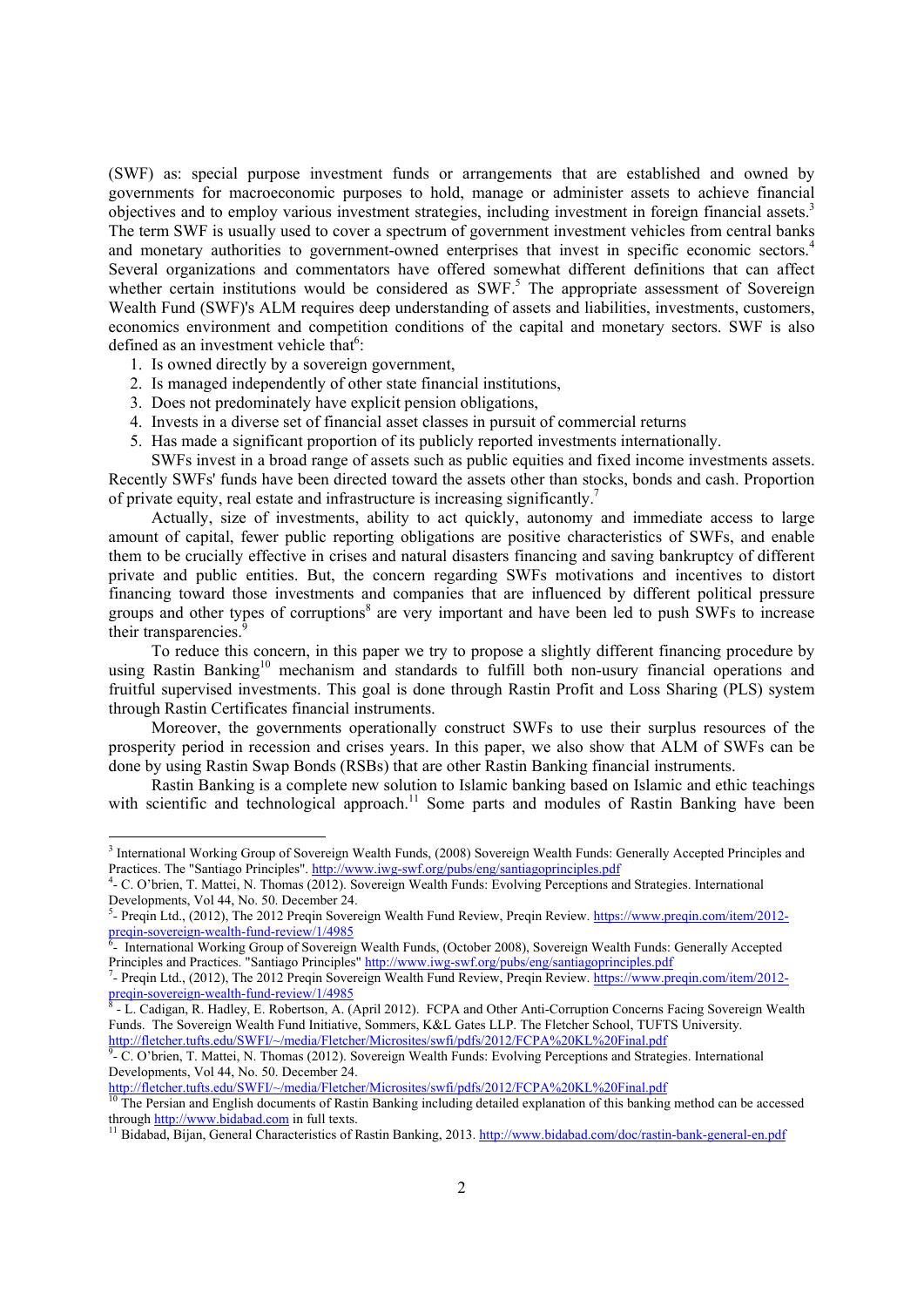implemented in Bank Melli Iran. The installed parts of the system are now functioning and have attracted depositors and investors, and since the procedures and instructions are well defined, the bank's staff is performing its procedures easily. The results of the test system are very satisfactory.

# **Investment Process in National Development Fund of Iran (NDFI)**

National Development Fund of Iran (NDFI) was established to allocate some portions of Iran's oil revenue to durable wealth and productive capital to preserve oil and gas resources for future generations.

- NDFI strategies include<sup>12</sup>:
- 1 To spotlight outcomes of spatial plans in country for a regional sustainable and balanced development
- 2 To make plans for reaching the goals of the development plans
- 3 Supporting private sector to improve economic infrastructure
- 4 Supporting investment opportunities in deprived areas
- 5 Providing financial resources for energy consumption optimization plans
- 6 Participation in foreign monetary and financial markets
- 7 Ensuring return of NDFI's resources to be preserved for future generations

As it is simply understood from the by-laws<sup>13</sup> and regulations of NDFI financing procedures and measures, a lot of NDFI's financial operations are usury broadly due to fixing interest rate.<sup>14</sup> As it was underlined before, Islamic Asset and Liability Management is restricted to use interest-free Islamic financial instruments. This restriction mostly distinguishes Islamic ALM from conventional one. If NDFI is going to operate usury-free, should adopt different procedures to reach Islamic ALM. This is why we introduce Rastin Banking mechanism to remove usury from NDFI financial operations and increase automatic built-in supervision to reduce corruption concerns. Accordingly, NDFI allocates her resources to investment projects via an agent bank as is shown<sup>15</sup> by Figure 1.

 $12$ - National Development Fund of Iran, http://en.ndfi.ir/guidelines.aspx

<sup>&</sup>lt;sup>13</sup>-National Development Fund of Iran. http://en.ndf.ir/about-us/by-law.aspx<br><sup>14</sup> - National Development Fund of Iran. http://www.ndf.ir/Portals/0/farayand.zip<br><sup>15</sup>-National Development Fund of Iran. http://en.ndf.ir/abou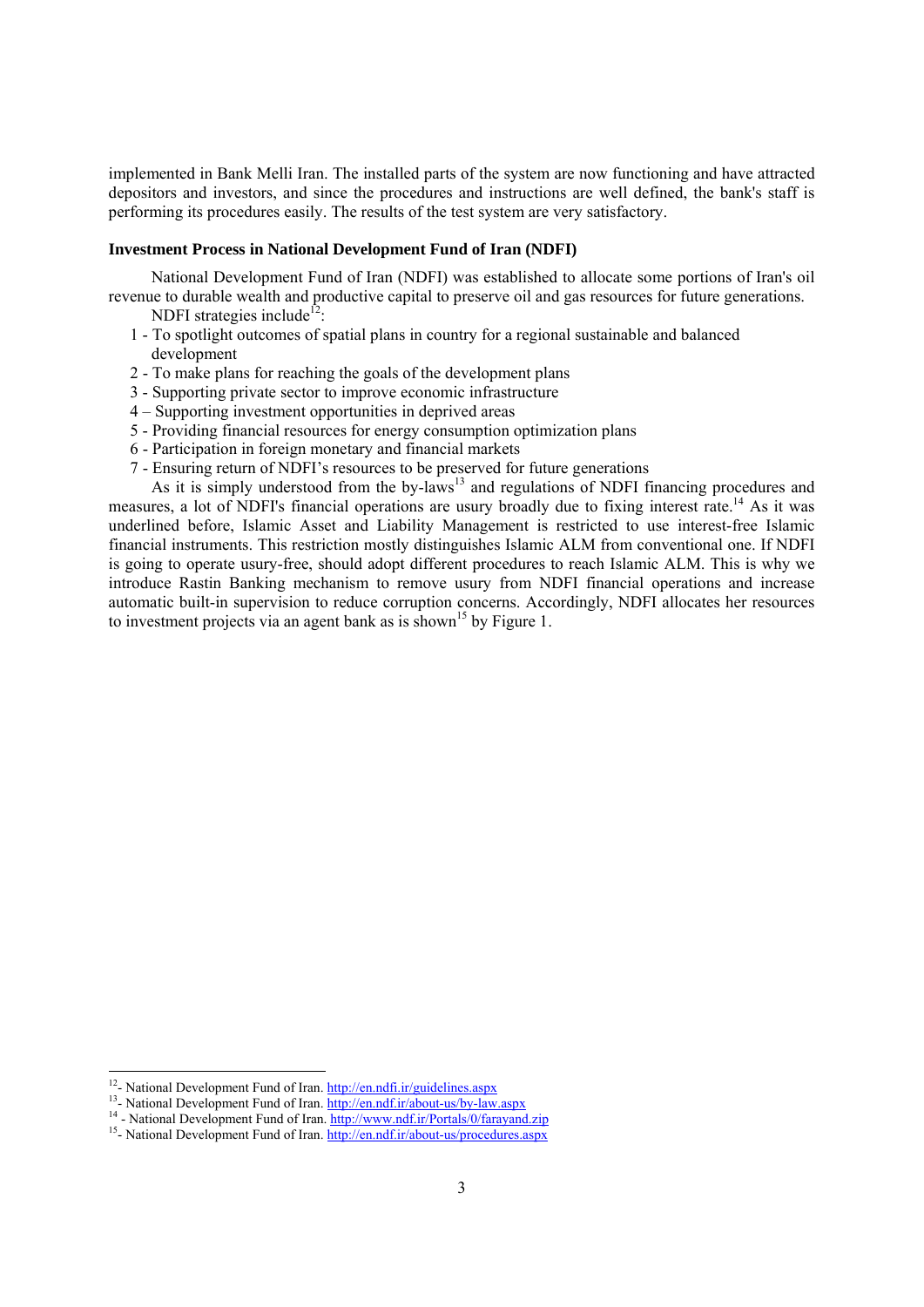

Figure 1. Acceptance, Evaluation, Approval and Allocation of Funds Process in NDFI Source: National Development Fund of Iran. http://en.ndf.ir/about-us/procedures.aspx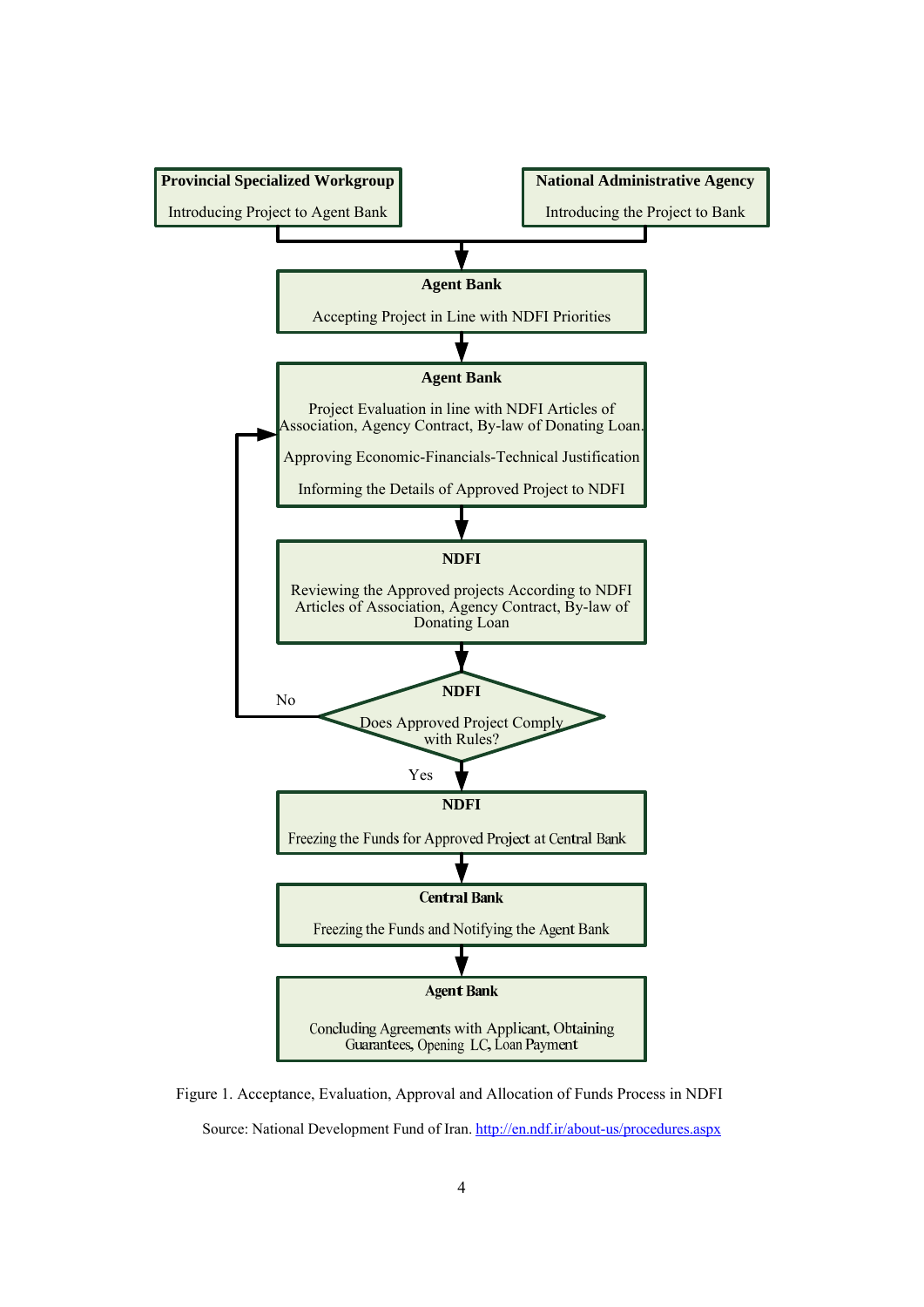#### **Rastin PLS Base System and its Financial Subsystems**

1

Rastin PLS Base system<sup>16</sup> refers to the main process and general regulations of Rastin Profit and Loss Sharing (PLS) Banking system. On request and on behalf of depositor<sup>17</sup>, bank<sup>18</sup> invests his fund in one of Rastin PLS products and instead, gives Rastin Certificate of the selected project<sup>19</sup> to him and allocates his fund to selected project of entrepreneur; and supervises the implementation and execution of project. At the end, after deducting its own commission, bank divides the profit/loss (if any) among engaged sides (depositors and entrepreneur). Bank is agent of depositor, and is responsible for observing his rights (depositor). He must use all his expertise to reach this end. The bank's trustee unit<sup>20</sup> will supervise the obligations carry out of entrepreneur on behalf of depositor and bank receives commission for his financial intermediation. In Rastin PLS Base system, *Musharakah* (Participation) Certificates are used for finite projects<sup>21</sup>, and *Pazireh* (Subscripted) Certificates are used for infinite projects<sup>22</sup>. These two certificates belong to the category of Rastin Certificates; and activities are done under Rastin Banking regulations. Fixed profit rate is eliminated in Rastin PLS banking and return rate is calculated according to the real return of capital in real economy. Most of the regulations of Rastin PLS Base system are extended to its Financial Subsystems.

To make the bank capable to reach his goals in a proper way, this system has its own organization, structure and working process. Major topics in Rastin PLS Base system consist of organizational, professional behavior of assessor<sup>23</sup> and trustee, project proposal<sup>24</sup>, assessment, guarantees, collaterals and entrepreneur cash contribution (brought), insurance, contract set-out, supervision, entrepreneur<sup>25</sup>, financial transparency, information disclosure, governance, auditing, Rastin Participation Accounting, change of project timing, settlement, bank receipts, transforming Pazireh (Subscripted) Certificates into shares of entrepreneur company, inspection and commodity standard, auxiliary financial tools, unexpected accidents (*Force Majeure*), arbitration and more …

Rastin PLS Financial Subsystems refer to specific financing methods or services in Rastin PLS Banking. These subsystems work under general regulations of Rastin PLS Base system, and are:

1. Joalah Financial Sharing (JFS):26 is a method in which, bank finances entrepreneur (producer) from

<sup>&</sup>lt;sup>16</sup> Bidabad, Bijan, Rastin Profit and Loss Sharing (PLS) Base System. Journal of Islamic Economics, Banking and Finance, 2014. http://www.bidabad.com/doc/pls-base-en.pdf<br><sup>17</sup> Depositor is a real or legal person who asks PLS bank to participate his certain amount of fund (cash) in Rastin PLS banking

products through direct contact or internet and buys Rastin Certificate of one of the PLS banking products.<br><sup>18</sup> In Rastin PLS banking, bank is a unit which allocates resources from depositors to entrepreneur and according

contracts the obtained profit or loss is divided between depositor, entrepreneur. By receiving commission (*Joalah* fee), bank provides capital management services to depositor, and invest his resources according to his choice and in return, delivers Rastin Certificate to him. Bank has to protect depositors' rights by using all his specialized potentialities.<br><sup>19</sup> Project is a collection of economic activities with specified and concrete plan with defined cost and term for ma

through Rastin PLS banking offered to PLS bank.

<sup>&</sup>lt;sup>20</sup> The trustee unit is a unit in Rastin PLS bank for supervision and control of Rastin PLS proposed projects on behalf of bank and regarding good performance of projects in comparison to initial proposal through key indicators and financial reports till final delivery of project.

 $2<sup>1</sup>$  - Finitude projects are those projects that after completion of construction and by starting utilization period are to be consumed from viewpoints of bank and depositor. Finitude projects are not productive in depositor's viewpoint and do not make value

added for depositor, although the depositor in utilization period receives his installments for principal or rent of the project.<br><sup>22</sup> - Infinitude projects are those projects that after completion of construction period a

<sup>&</sup>lt;sup>23</sup> Assessment unit is a unit in PLS department of PLS bank which assesses the competence and capabilities of entrepreneur and his proposal.

<sup>&</sup>lt;sup>24</sup> Proposal is a written document covering a collection of necessary information about the proposed project of entrepreneur and describes analytical justification of the project from economic, technical and financial points of view, with enclosed necessary legal licenses and documents which is submitted to Rastin PLS bank by entrepreneur. After evaluation of bank if be approved, the proposal will be a reference document and can be used against entrepreneur executive operations.

 $^{25}$  Entrepreneur is a real or legal entity who proposes a project to PLS bank for financing through PLS banking system and executes the project until the end. In addition to have legal, financial, technical and performance capabilities, the entrepreneur should have the other capabilities and facilities/possibilities to carry out the job.<br><sup>26</sup> Bidabad, Bijan, Joalah Finance Sharing (JFS). Journal of Islamic Economics, Banking and Finance, 2014.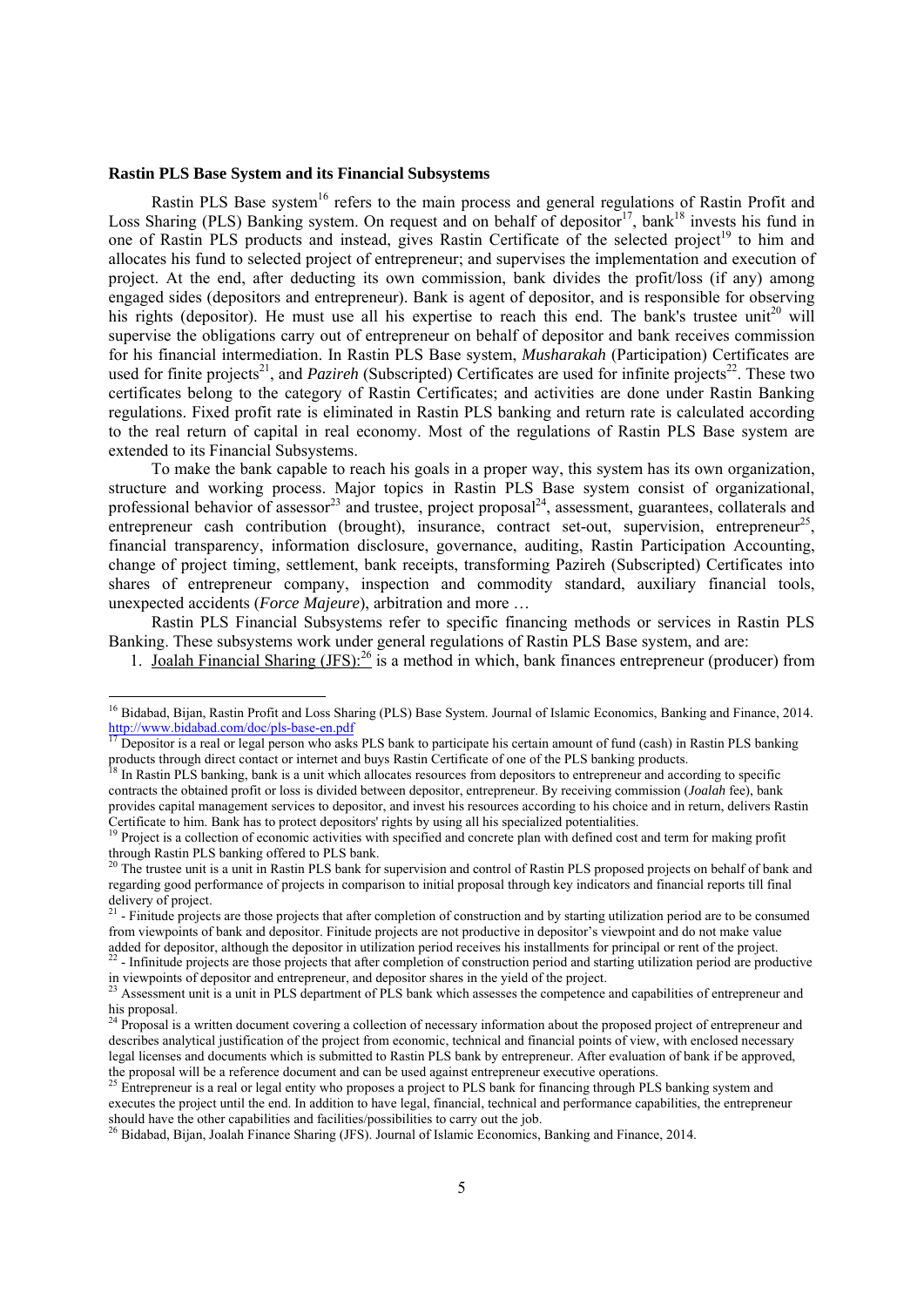depositor's resources or the provided sources by buyer; by selling Future Certificates (to depositor or buyer) and in framework of another *joalah* contract, entrepreneur produces the buyer requested commodity. Future Certificate is used in JFS.

- 2. *Mudarabah* Financial Sharing (MFS):<sup>27</sup> is a kind of *mudarabah* under Rastin PLS banking in which bank introduces the entrepreneur project proposal in the field of trade or transaction of commodities (commerce) to depositors and by selling them *Mudarabah* Certificates, finances the entrepreneur (*modarib*). In MFS *Mudarabah* and Periodic *Mudarabah* Certificates are used.
- 3. Installment Financial Sharing (IFS):28 in IFS, installer (*moghsit* or depositor) will finance a portion of the needed fund of entrepreneur through the bank for a certain period of time (amortization period). The entrepreneur will pay back his share by installments and will own the total property of the project and IFS ends. IFS can be carried out through one of the contracts of Ordinary *Mughasatah* (Installment), Rental *Mughasatah* (installment) and *Musharakah* (sharing) *Mughasatah* (installment); and by application of three related kinds of certificates of Ordinary *Mughasatah* and Rental *Mughasatah* Certificates for finite projects and *Musharakah Mughasatah* Certificate for infinite projects.
- 4. <u>Rent Financial Sharing (RFS):<sup>29</sup></u> entrepreneur temporarily donates the ownership of a part of his <u>Fort Financial Sharing (KFS).</u> entrepreneur temporally donates the ownership of a part of his productive asset<sup>30</sup>, rental asset<sup>31</sup> or dead asset<sup>32</sup> to depositor who finance him but keeps it as mortgage. Then pays back the fund received from the yields of the asset proportional to depositor's share to depositor at the end of contract, or periodically. The original deposit of depositor will be given back to him after the end of project. The profit of the project will be given to depositor periodically or in a lump. Mortgage Sharing, Periodic Mortgage Sharing, Mortgage *Mudarabah* (commerce), Periodic Mortgage *Mudarabah*, Mortgage *Muzaraah* (cultivating), Periodic *Muzaraah*, Mortgage *Mugharasah* (planting), Periodic Mortgage *Mugharasah*, Mortgage *Musaghah* (irrigation), Periodic Mortgage *Musaghah*, Mortgage *Istisna* (industrial/manufacturing), Periodic Mortgage *Istisna* and Rental Certificates are used in RFS.
- 5. Bail Financial Sharing (BFS):<sup>33</sup> is the application of deposit of depositor by entrepreneur to produce a defined commodity and delivering the commodity or paying back its value in future specific time. BFS uses Bail Certificate.
- 6. Rastin Personal Security (RPS):<sup>34</sup> to create competitive conditions and to increase the efficiency of social security insurance and diminishing antitrust of social security systems and pension funds, private and public pension funds are established according to Rastin Banking regulations. People and firms can allocate a portion of their obligatory (or optional) insurance premium payments (for himself or his employees) for social security to the funds that operate under Rastin Personal Decurity (RPS) and enjoy its benefits. Therefore, they will be exempted from obligatory insurance premium payments equal to the payment they have paid to these funds. RPS uses Social Security Certificate, Personal Security Certificate and Pension Security Certificates.
- 7. Rastin Social Takaful  $(RST)^{35}$ : benevolent people can deposit their funds at banks for charity

<sup>30</sup> "Productive assets" refers to the assets of an operating firm.

http://www.bidabad.com/doc/jfs-paper-en.pdf<br><sup>27</sup> Bidabad.pii.

<sup>27</sup> Bidabad, Bijan, *Mudarabah* Financial Sharing (MFS). Journal of Islamic Economics, Banking and Finance, 2014. http://www.bidabad.com/doc/mfs-paper-en.pdf<br>28 Did-k LDC

<sup>28</sup> Bidabad, Bijan, Installment Financial Sharing (IFS). Journal of Islamic Economics, Banking and Finance, 2014. http://www.bidabad.com/doc/ifs-paper-en.pdf

<sup>29</sup> Bidabad, Bijan, Rent Financial Sharing (RFS). Journal of Islamic Economics, Banking and Finance, 2014. http://www.bidabad.com/doc/rfs-paper-en.pdf

<sup>&</sup>lt;sup>31</sup> "Rental assets" refers to those assets, which can be let.

<sup>&</sup>lt;sup>32</sup> "Dead assets" refers to non-operating (suspended) firms or uncultivated lands assets.

<sup>&</sup>lt;sup>33</sup> Bidabad, Bijan, Bail Financial Sharing (BFS). Journal of Islamic Economics, Banking and Finance, 2014. http://www.bidabad.com/doc/bfs-paper-en.pdf

<sup>&</sup>lt;sup>34</sup> Bidabad, Bijan, Rastin Personal Security (RPS). Journal of Islamic Economics, Banking and Finance, 2014. http://www.bidabad.com/doc/rps-paper-en.pdf<br> $\frac{\text{http://www.bidabad.com/doc/rps-paper-en.pdf}}{35 \text{ Bidabad } \text{D}}$ 

Bidabad, Bijan, Rastin Social Takaful (RST). Journal of Islamic Economics, Banking and Finance, 2014. http://www.bidabad.com/doc/rst-paper-en.pdf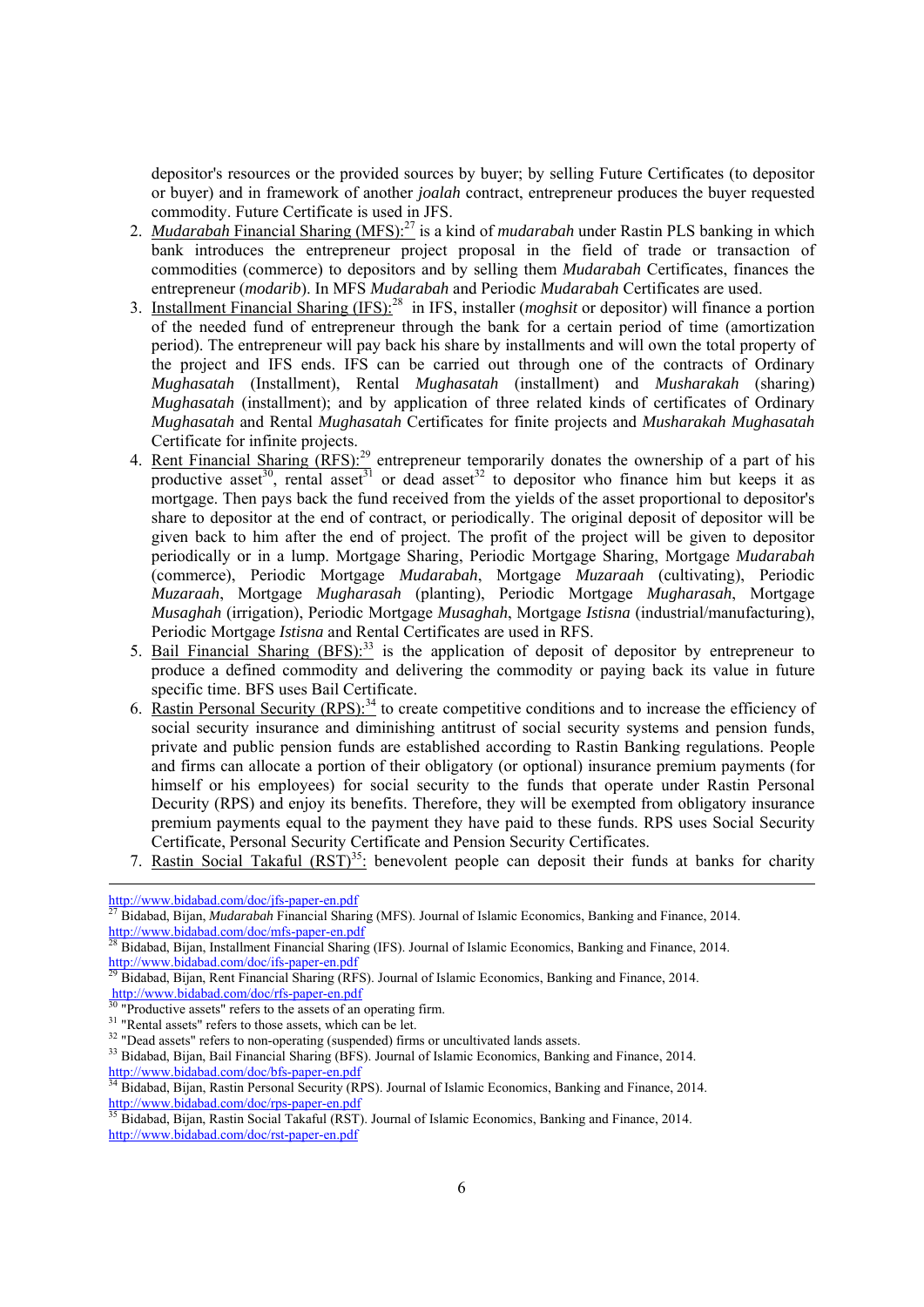purposes, and bank will be allowed to pay profit (or the principal as well) of deposit to needy people, in form of loan or non-returnable payments (according to the depositor request). RST works under Rastin Banking regulations as "public takaful" (humanistic duty of people to resolve others' needs), or "*ziman-e-I'alih*" (government duty to provide people's livelihood of the society). In addition, bank can collect *Waqf* (devoted) deposits to raise fund. *Waqf* deposit is a kind of deposit devoted by depositor (benefactor) to bank; and bank will use the yields of this deposit to support needy people in the framework of Rastin Banking regulations. Rastin Social Takaful is applicable by issuing Takaful Certificate and Loan Certificate.

Moreover, Complementary Systems of Rastin Banking that refers to innovations, platforms and supplementary Rastin Banking methods that facilitate true, ethical and efficient banking operations will strengthen the operations. They are as follows:

- 1- Rastin Certificate Market (RCM):<sup>36</sup> is a web-based settlement system for transaction of interest-free Rastin Certificates and Rastin Swap Bond in Rastin PLS bank.
- 2- Operation Control and Monitoring System (OCM): is a computerized web-based system that provides the possibility of online inspection and control of bank personnel activities.
- 3- Mortgage Securitization System  $(MSS)$ :<sup>37</sup> this system facilitates people to change their assets into Guarantee Certificates through the bank.
- 4- Collateral Registration System (CRS): is an online web-based integrated system for registering movable and immovable assets.
- 5- Interbank Withdrawal Protocol (IWP): is an interbank agreement that allows the bank to withdraw its claims online from other debtor's accounts o at different banks when the debtor's account at the agent bank is empty.
- 6- Non-usury Scripless Security Settlement System (NSSSS):38 this is an online-integrated web-based settlement system at central bank for transaction of Rastin Certificates and Rastin Swap Bonds coordination and supervision.
- 7- Money Laundering Detection System (MLD):<sup>39</sup> provides necessary structural and electronic bases to compare tax information and bank information to discover money laundering.

# **SWF Asset and Liability Management through Rastin Certificates**

Rastin Certificates are collection of designed certificates in Rastin PLS Banking Base system and its Financial Subsystems. These certificates can be anonymous or named papers, which are transferable and negotiable online through the website of bank and are issued with a nominal price and for a certain period. The owners of these certificates share the results of the project proportional to nominal price and participation period of certificate. Bank by issuing and creating market and basket of Rastin Certificates, provides various opportunities for transaction of these papers. Various Rastin Certificates and their characteristics according to the kind of participation in the PLS Base system or its Financial Subsystems regarding the type of project and the asset used, will be bound to Rastin Banking regulations.

Regarding the supervisory role of trustee unit of banks over entrepreneurs, these certificates are distinguished from ordinary papers with "certificate" prefix. Being anonymous, transferability, negotiability in secondary virtual market (Rastin Certificate market), profitability of their transactions for bank, pricing according to supply and demand mechanism of Rastin Certificate Market (RCM)<sup>40</sup>, periodic

-

<sup>&</sup>lt;sup>36</sup> Bidabad, Bijan. Rastin Certificate Market (RCM), Supplementary System of Rastin Banking, 2013. http://www.bidabad.com/doc/rastin-bank-rcm-en.pdf

 $37$  Bidabad, Bijan, Mortgage Securitization System (MSS) in Rastin Banking, 2012.<br>http://www.bidabad.com/doc/mss-paper-en.pdf

Bidabad, Bijan, Mahmoud Allahyarifard. IT Based Usury Free Financial Innovations. Proceeding of ECDC 2010, 5th International Conference on e-Commerce in Developing Countries: with focus on e-Banking & e-Insurance. ECDC 2010, 15-16<br>September 2010. http://www.bidabad.com/doc/non-usury-finance-it-en.pdf

<sup>&</sup>lt;sup>39</sup> Bidabad, Bijan, Mortgage Securitization System (MSS) in Rastin Banking, 2012.<br>http://www.bidabad.com/doc/mss-paper-en.pdf

Rastin Certificate Market (RCM): bank establishes RCM with specific characteristics and capabilities. Different Rastin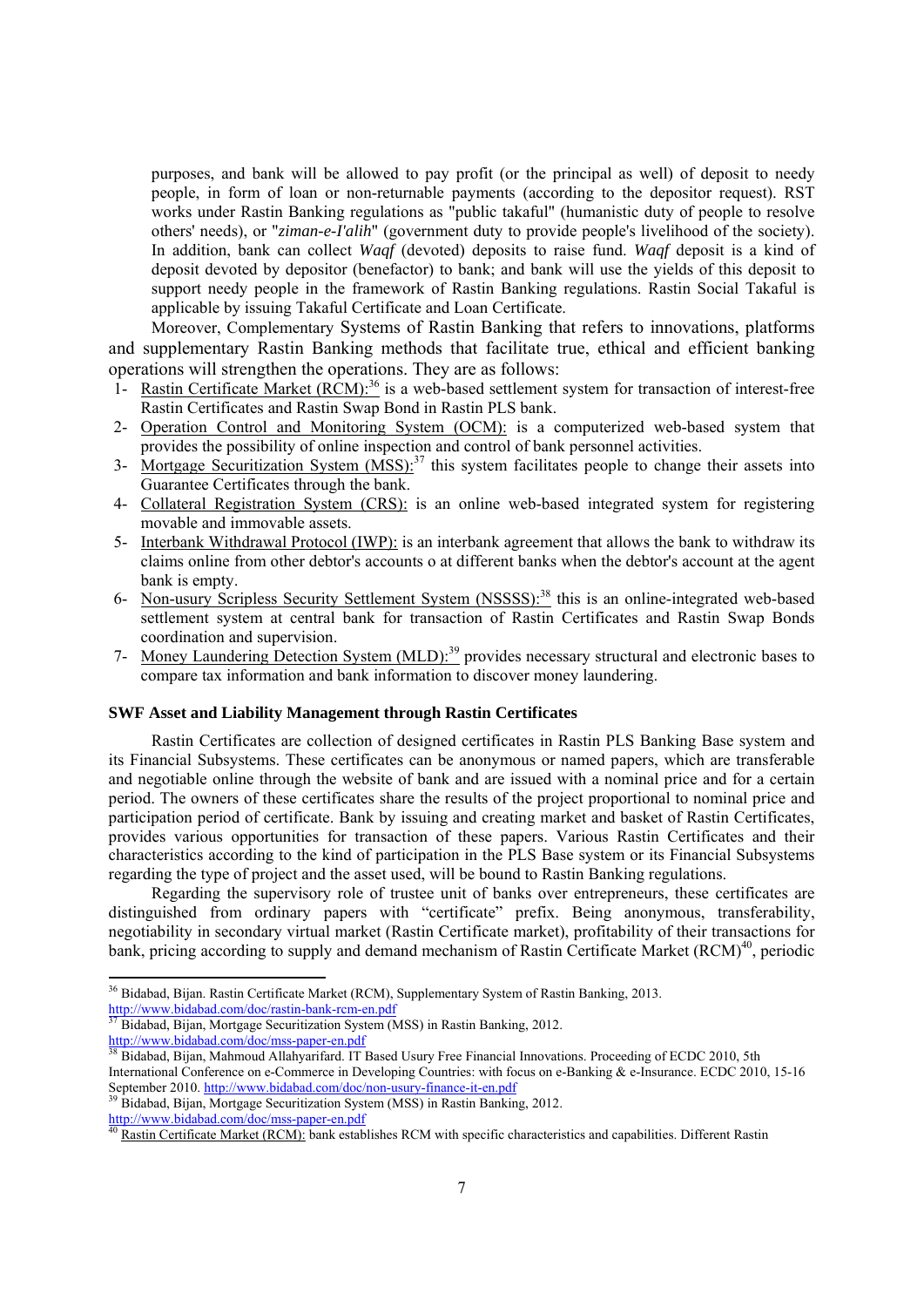settlement with the latest certificate owner, are some of characteristics of these certificates.

By applying Rastin Banking and using Rastin Certificates, NDFI can reach a more safe and efficient resource allocation and investment as depicted by Figure 2.

As compared by Figure 1, in Figure 2, entrepreneur can also delivers his project proposal to Rastin Agent Bank to finance his project. After assessment and evaluation of his proposal according to the rules depicted by Figure 1, the proposal is assessed and evaluated according to Rastin Banking standards which are more subtle and well measured. This step closes many doors of disachievement and malfunctioning and even corruption in using fund resources. As before other national governmental agency and workgroup can introduce their proposals, but subject to observing Rastin Banking rules, regulations, measures and standards. When the proposal is approved, Rastin Agent Bank signs the contract with entrepreneur and issues corresponding Rastin Certificates according to the specified Rastin Banking product that were cited before in the name of NDFI and delivers these digital certificates to NDFI. NDFI can sell his certificates in Rastin Certificate Market (RCM) at market prices. The certificate holder will owe the principle and benefit of the certificate. He can also transact his certificate in Rastin Certificate Market (RCM) at market price. Bank at the end of project will settle with certificate holders. According to the rules and regulations of Rastin Banking,<sup>41</sup> bank supervises the execution of project and at the end, account settlement will be done by bank and the shares of entrepreneur, certificate holders and bank's commission will be paid. This procedure actually has the following major positive effects on NDFI Asset and Liability Management:

- 1- Corruption reduction
- 2- Supervising the execution of project
- 3- Prevents usury
- 4- NDFI has certificates for his resources that can be transacted
- 5- Asset and Liability Management of NDFI can be done by transacting certificates
- 6- Rate of return of the funds will be increased due to profit and loss sharing
- 7- Risk of bad or delayed loans, outstanding claims, doubtful financing or loans decreases
- 8- Transparency of operations will increase
- 9- By supplying certificate to Rastin Certificate Market, resources of NDFI will be replaced back by other certificate buyers
- 10- Will stabilize NDFI's funds due to participation of NDFI in real project through PLS

 Certificates and Rastin Swap Bonds can be transacted in this market. Bank activates the information portal about projects and entrepreneurs of Rastin PLS bank through RCM and releases information about Rastin PLS financial projects to public. The system should be capable of online updating the information about available certificates, transactions, settlements, capitalization, transfer or any other activity on Rastin Certificates transactions.

.<br><sup>١ ٤</sup> بيژن بيدآباد، آذرنگ اميراستوار، سعيد عبداللهي، محمود الهياريفرد، اسكندر پردل، مريم حيدري، عليرضا شفيعي، محمدعلي پوربهروز،

يیشنويس لايحه قانوني بانكداري راستين، بانك ملي ايران، ۱۳۹۱. http://www.bidabad.com/doc/rastin-banking-bill.pdf

بيژن بيدآباد، آذرنگ اميراستوار، سعيد عبداللهي، محمود الهياريفرد، اسكندر پردل، مريم حيدري، عليرضا شفيعي، محمدعلي پوربهروز، پيشنويس آئين نامه احرائي بانكداري راستين، بانك ملي ابران، ١٣٩١. http://www.bidabad.com/doc/rastin-banking-regulation.pdf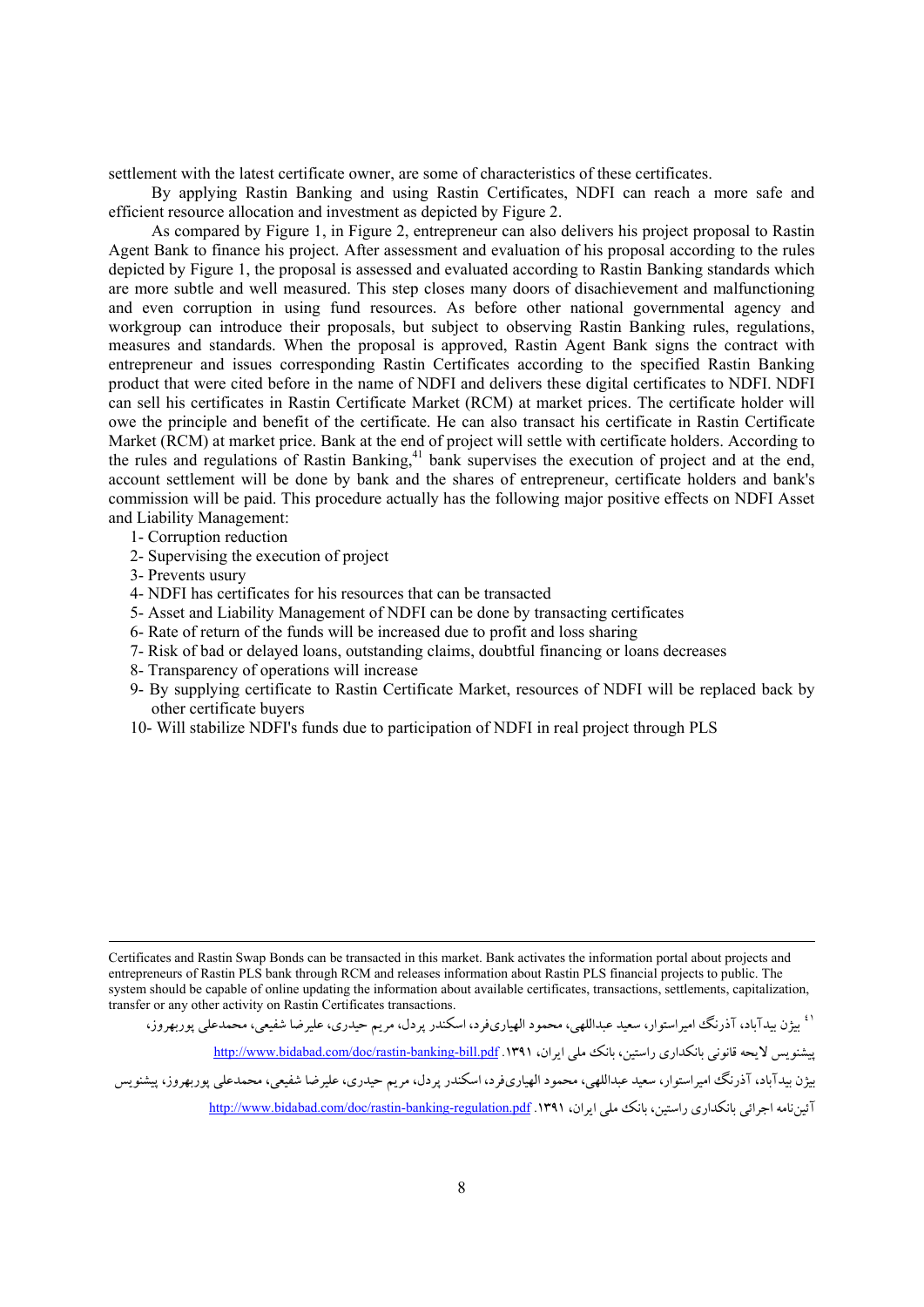

Figure 2. Acceptance, Evaluation, Approval and Allocation of Funds Process in NDFI through Rastin Banking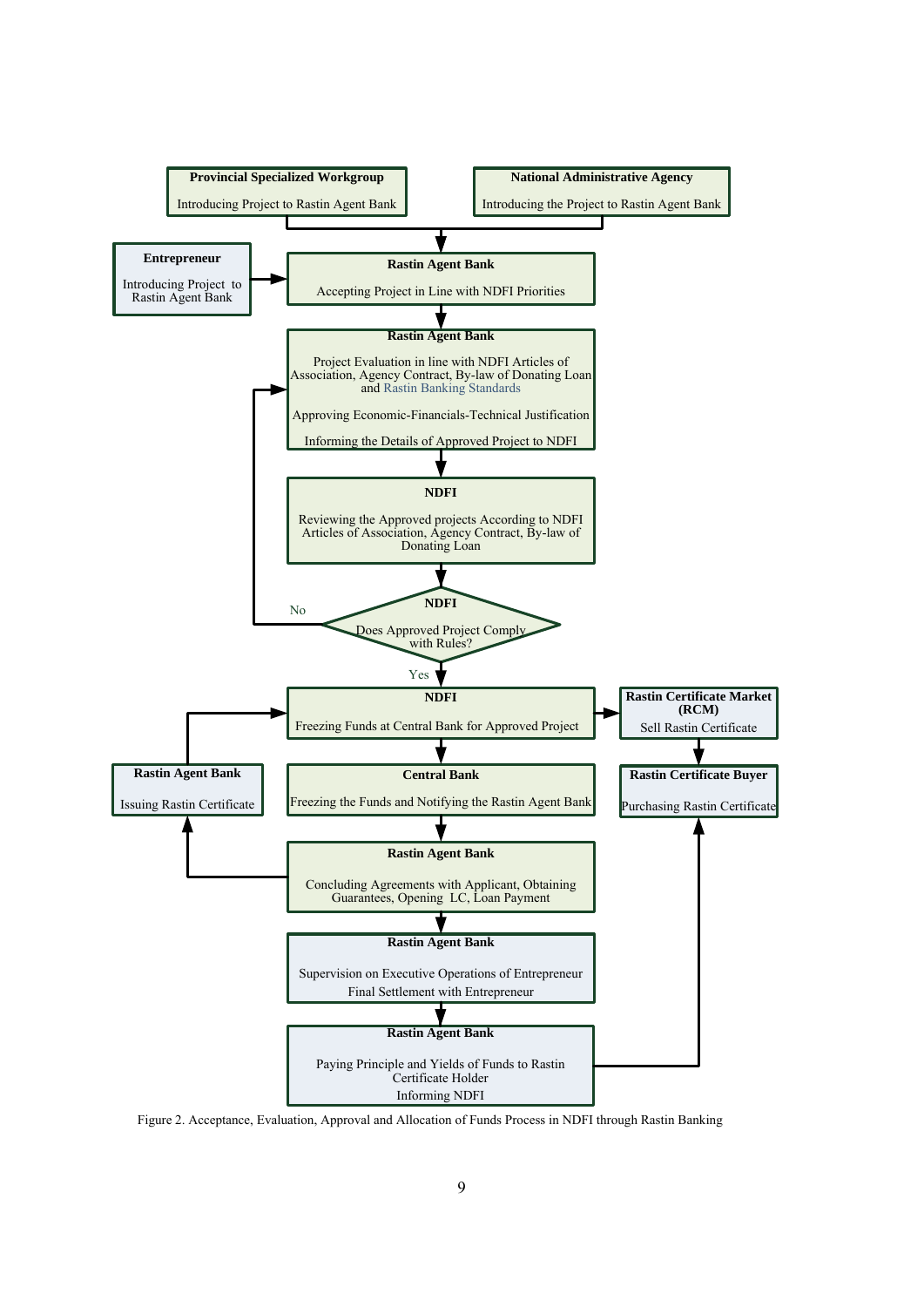#### **Rastin Swap Bonds (RSBs)**

 $\overline{a}$ 

Islamic financial activities based on Islamic faith must stay within the limits of Islamic law in all actions and deeds. To conduct Islamic financial policy, innovative Sharia complied financial instruments are necessary. The prevailed Islamic instruments are controversial among Islamic scholars and majority of them believe that such contracts are not Sharia compliant.<sup>42</sup> Essentially, debt purchase and substance purchase in non-usury transaction of debt-based financial papers are controversial to be based for innovating Islamic financial instruments. Despite of jurisprudents' views that believe transaction of debtbased papers is usury, these transactions are conducted in forms of *Murabaha*, Partnership, and *Ijarah* (rent) contracts.

In order to use appropriate financial instrument and policy that are mostly based upon transaction of bonds, we need true Islamic financial innovations, which in addition to comply with Sharia, could be efficient. Rastin Swap Bonds (RSBs)<sup>43</sup> were defined to remove this shortage. RSBs can be used as Islamic monetary, fiscal and financial instruments in Islamic banking and finance at different levels of central banking, commercial banking, treasury and commercial entities in conventional banking system as well as Islamic system.44 Furthermore, these bonds may be issued in domestic money and foreign currency as well. This instrument is defined in Rastin Banking System.

Rastin Swap Bond is a financial paper that observes the right for the lender to borrow an equal amount to his lending from the borrower. The lender can sell his paper in market at market price. In this bond, no interest rate is determined, but the market price of bond is determined at each transaction in the market and thus the return of bond is not fixed and not predetermined. Four types of Rastin Swap Bonds are:

- 1- Central Bank RSB to be issued by central bank
- 2- Bank RSB to be issued by commercial banks, and money and credit institutions supervised by central bank
- 3- Treasury RSB to be issued by government treasury
- 4- Commercial RSB to be issued by private or public entities through an agent bank.

Financial structure of Rastin Swap Bonds is substantially different from conventional bonds and bills. In RSBs, while there is no interest, the funds will be offered to other party in form of "debt equal to future loan", or "loan equal to future debt" with "time-drawing right". This also differentiates RSBs from conventional bonds, as the latter are interest-bearing securities, whereas RSBs are basically, non-interestbearing financial investment certificates and with ownership claims. Similar to conventional debt securities, RSBs may be issued for a fixed period. The period variation is due to specific rules.

Each type of RSBs can be transacted in secondary market (RCM) but the transactions are permitted for different groups of seller and buyers (central bank, commercial banks, treasury and public) for specific types of RSBs. RSBs pricing will be formed on a base of demand for and supply of money rather than fixed interest rate for fixed period. The interest rate of RSBs is zero but the return is not fixed due to market bonds' prices changes. Thus, interest rate rigidity is vanished and when the economy goes toward the recession, price (return) of RSBs become lower and reduces the cost of using money resources; and vice versa for the case of going toward prosperity. That is, RSBs has a built-in automatic adjustment mechanism, which stabilizes the economy. In other world, we can say that RSBs market prices will be commensurate to capital return of real economy.

Rastin Swap Bonds are issued under certain conditions with a face value. Accordingly, by buying \$A bonds with maturity of N months, the buyer will have the right to obtain \$A interest-free loan for a

 $^{42}$  Mansoori, M. T. (2010), Fiqh Regulations on Finance and Business Transaction, Ulil Alba Institute, Pasca Sarjana Universitas Ibn Khaldun, Bogor, Indonesia.

<sup>&</sup>lt;sup>43</sup> Bidabad, Bijan, Abul Hassan, Ben Ali Mohamed Sami, Mahmoud Allahyarifard. Interest-Free Bonds Financial Innovation, A Monetary Instrument for Economy at Crisis. Journal of Economic Cooperation and Development (JECD). 32, 1, 2011, 55-70. http://www.sesric.org/jecd/jecd\_articles/ART10102201-2.pdf

<sup>&</sup>lt;sup>44</sup> - Bidabad, Bijan, Abul Hassan, Mohamed Sami Ben Ali, Mahmoud Allahyarifard (2011), Interest-Free Bonds and Central Banking Monetary Instruments, International Journal of Economics and Finance, Vol. 3, No.3; August.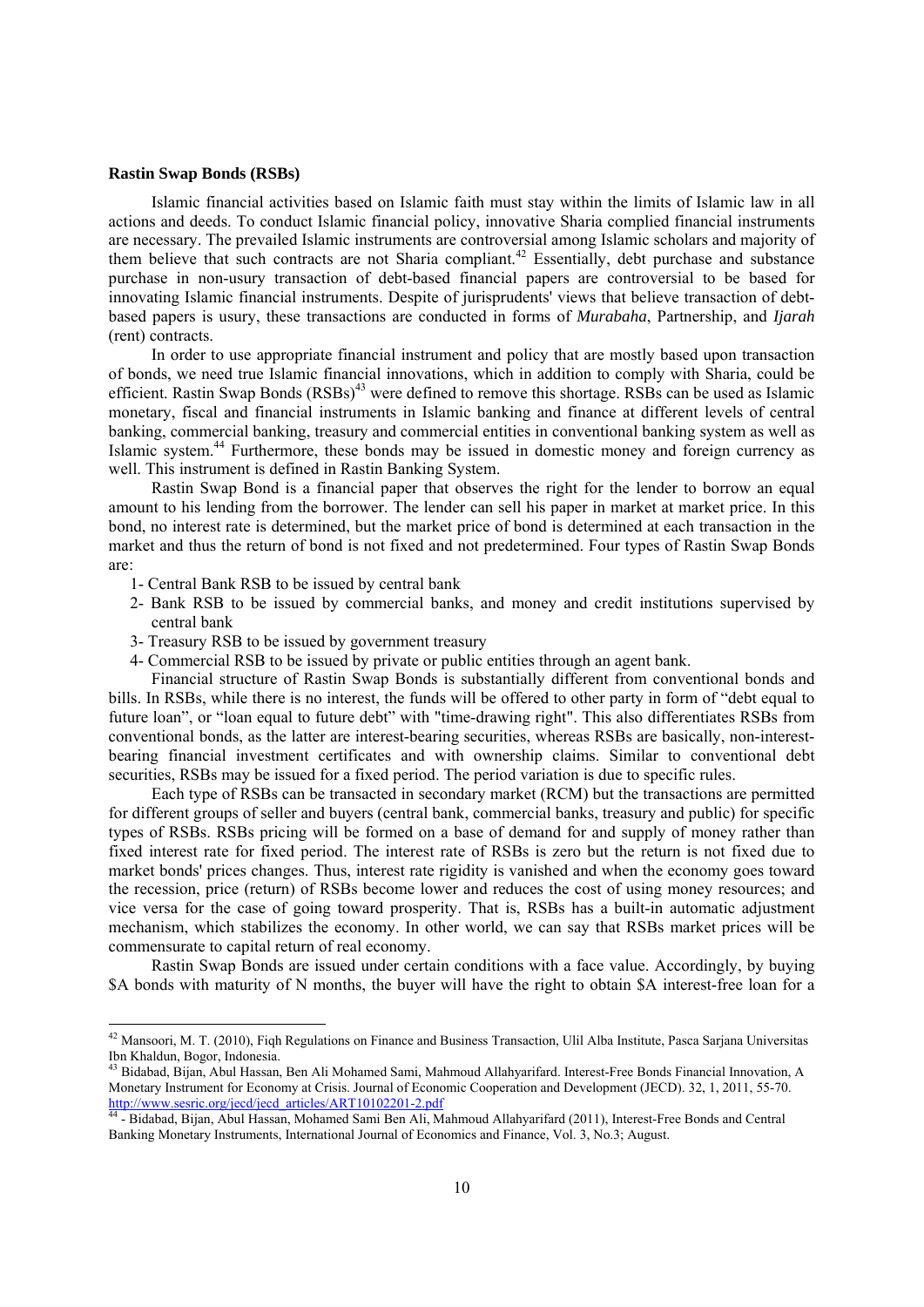period of N months from the issuer of bonds. The buyer and seller will agree on fixing combinations of \$A and N months so that the buyer can choose smaller, equal or larger than one ratios from \$A in proportion with N months in such a way that the result of the amount of money multiplied by time, be equal to A×N. For example, buyer instead of A Dollars, can borrow A/2 Dollars for 2N months at the N<sup>th</sup> month, or \$A/3 for 3N months at the  $N<sup>th</sup>$  month. Where, in all cases the result will be equal to A×N. That is:  $(A/2) \times (2N) = (A/3) \times (3N) = A \times N$  or generally speaking, instead of \$A, we will receive \$A/k for k×N months after the N months. The parameter k can be agreed mutually by the parties, or offered by the buyer. This procedure is depicted by Figure 3.

Generally, RSBs have two periods and two maturity dates. The first period is equal to N months from the selling time to first maturity, and the second period is from the first maturity date (N) until the payback date of funds (kN+N) or second maturity date. The first maturity is when the seller of papers is obliged to provide the loan equal to A dollars for N months, or A/k dollars for kN months to the buyer. Therefore, the first maturity occurs at the end of N months. The second maturity is the end of contract when the seller will receive back his funds after kN+N months after selling time.



Figure 3. Two-Phases Maturity of Rastin Swap Bonds

The buyers are limited to buy specific types of RSBs.

- 1- If the issuer is treasury (Treasury RSB), then the buyer is central bank.
- 2- If the issuer is central bank (Central Bank RSB), then the buyers are government, banks and those financial institutes who have prudential and legal reserves beside central bank. Since banks have prudential and legal reserves at central bank, they will not face loan defaults.
- 3- If the issuer is commercial bank or financial institute (Bank RSB), then the buyers are central bank, treasury, other banks and financial institutes.
- 4- If an agent bank is issuer (Commercial RSB), then all people, banks, entities and government can buy the RSB.

Accordingly, they can transact RSBs in secondary market.

For the first three types of RSBs there is no need for extra collaterals due to the existing legal arrangements; but Commercial Rastin Swap Bonds need appropriate mechanism to be arranged to decrease default probability to zero. For this reason, the seller provides a (first) guarantee equal to the face value of bonds at the time of issuance and surrenders it to buyers. At the end of the first period, the buyer will be obliged to surrender the same bank guarantee to seller of bonds. After returning the funds back from the seller to buyer – at the end of the first period – the first guarantee is canceled. Another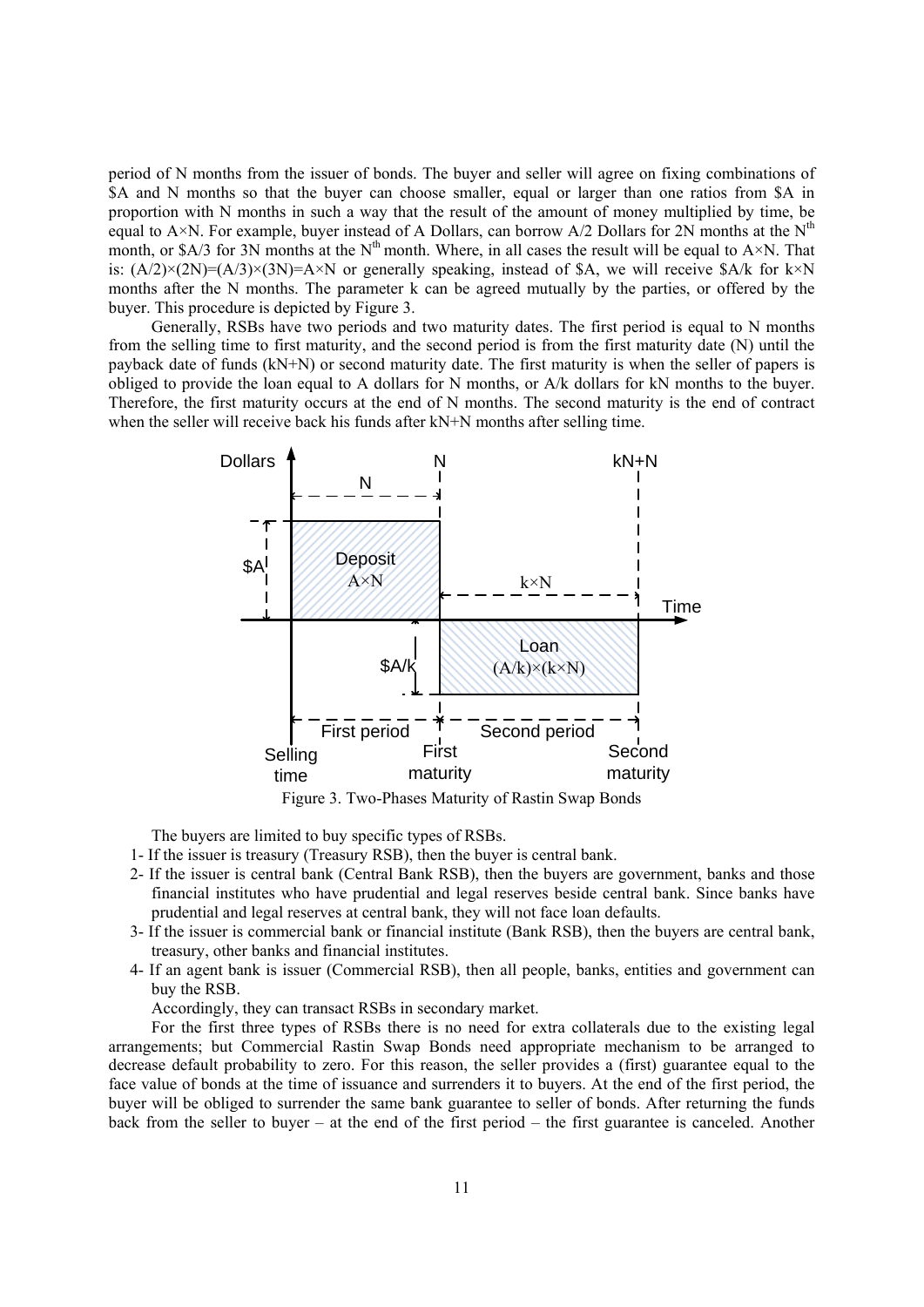(second) guarantee is to be issued again for the second part of borrowing. At the end of the second period –after returning the funds back from buyer to seller – the second guarantee will also be cancelled. All these operations are done through an agent bank.

All these bonds are issued by the new contract of *Mubadalah* defined in Rastin Banking. Rastin Swap Bond (RSB) is based upon *Mubadalah* (swap) contract between *Mobadil* (swaper) and *Motebadil* (swapee) in which the durations and substances of swaps are equal for first and second swaps. *Motebadil* (swapee) issues the bond and owes to *Mobadil* equal to the nominal value of bond; and should pay this amount (*badal*) to *Mobadil* (swaper) at maturity. The issuer (*Motebadil*) is obliged to give the *mobaadal* for the same amount and period as *badal* to *mobadil*. He can choose a combination of amount and period that the multiplication of amount by period of *mobaddal* be equal to that of *badal*. At second maturity, *mobadil* is committed to return *mobaddal* to *motebadil*. RSBs are not based upon participation and just indicate swapping of assets and can be transacted in Rastin Rastin Certificate Market.

Similar to RSBs in domestic money, foreign exchange nominated RSBs can also be issued. The only difference is that both loans of Rastin Foreign Exchange Swap Bonds should be in one unique currency; except for the Central Bank Rastin Foreign Exchange Swap Bonds that can be in two different currencies for the first and second periods. Similar to RSBs, the four kinds of Rastin Foreign Exchange Swap Bonds can be issued. The issuers, sellers and buyers of Rastin Foreign Exchange Swap Bonds are as cited before.

In neither cases especially when one foreign exchange is used for the first period, and another foreign exchange is used in the other period, no skepticism of usury exists.

## **SWF Asset and Liability Management through Rastin Swap Bonds (RSBs)**

Rastin Swap Bond will serve as an important instrument for resource mobilization and will be a primary vehicle for development of Islamic capital market. Sole<sup>45</sup> argues that expanding range of financing opportunities by different institutions by developing *sukuk* is likely to deepen the financial sector as well as economy as a whole. Therefore, the effects of issuing RSBs by central bank, commercial banks, government treasury and private entities separately will enormously contribute in real sector economy.46

To show the applied ALM procedure, suppose that economy is at the top of a business cycle. The economy is in prosperity and as a matter of the fact it will go to recession in next period. At this position NDFI's resources are high and government will be confronted to fiscal deficit in next period due to recession. NDFI start to buy RSB and decrease his cash. The RSB issuer is obliged to return NDFI's fund and lend him an equal amount in the next period that economy is in recession and government needs some resources to cover her fiscal deficit. At the contrary, in recession or crises period NDFI can issue RSB and finance government fiscal deficit and in next period that the economy grows up to prosperity return his loan back and give equal loan to RSB holders. NDFI can transact RSBs in Rastin Certificate Market to perform Asset and Liability Management.

The monetary effect of Commercial Rastin Swap Bonds is neutral, and will not increase the liquidity, but promotes money resources allocation. This is because these operations will likely to be lagged borrowing from each other. This will result no changes in liquidity of the economy and is neutral in sense of monetary effect.

-

 $45$  - Sole, J. (2007). Introducing Islamic banks into conventional banking system. Working Paper No. 07/175, IMF, Washington, DC.

<sup>46</sup> Bidabad, Bijan, Mahmoud Allahyarifard. Usury-Free Bonds and Islamic Central Banking Monetary Instruments. 2010. http://www.bidabad.com/doc/Islamic-banking-bond-en.pdf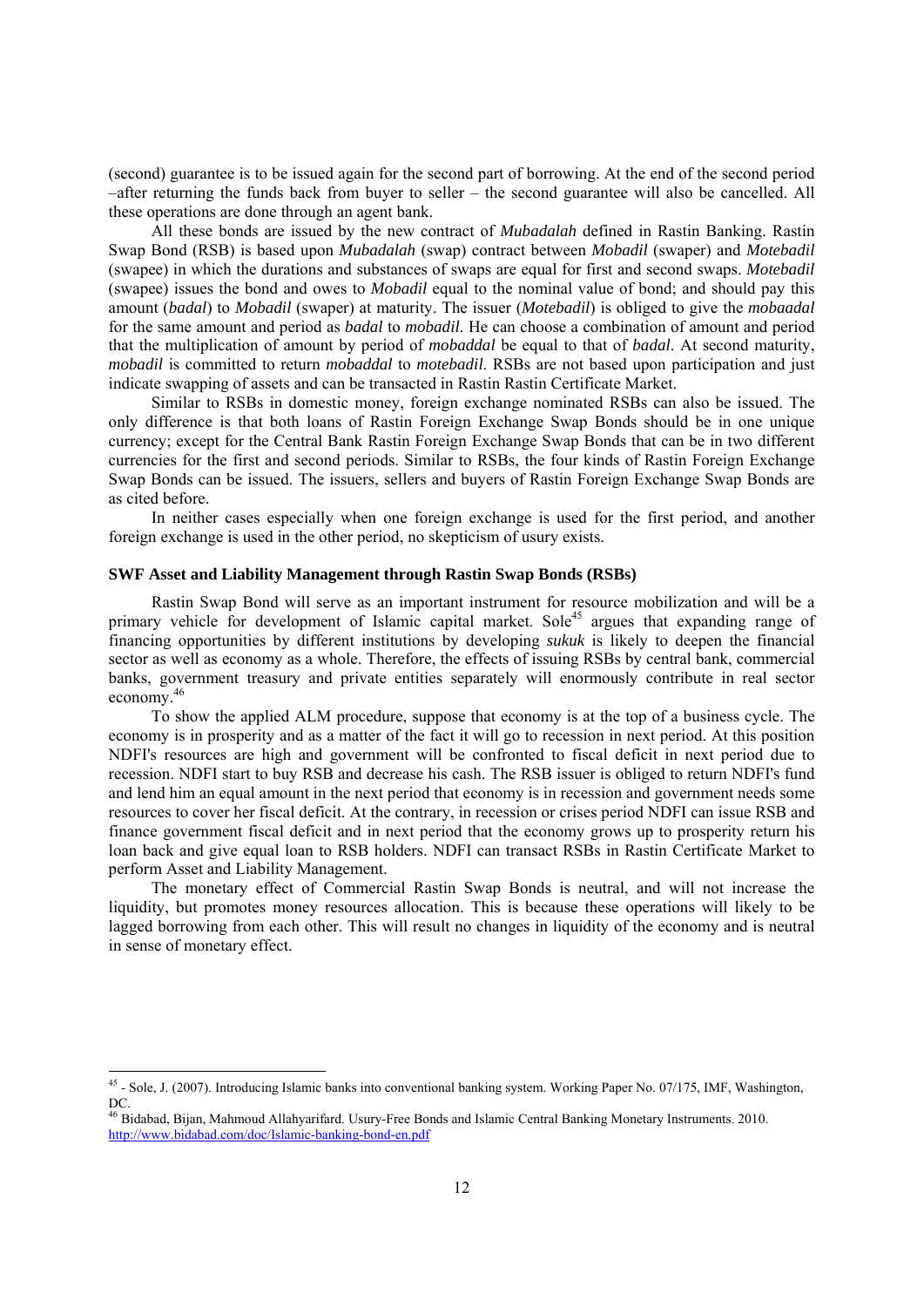## **References**

• بيژن بيدآباد، آذرنگ اميراستوار، سعيد عبداللهي، محمود الهياريفرد، اسكندر پردل، مريم حيدري، عليرضا شفيعي، محمدعلي پوربهروز، پيشنويس لايحه قانوني بانكداري راستين، بانك ملي ايران، .1391 http://www.bidabad.com/doc/rastin-banking-bill.pdf

• بيژن بيدآباد، آذرنگ اميراستوار، سعيد عبداللهي، محمود الهياريفرد، اسكندر پردل، مريم حيدري، عليرضا شفيعي، محمدعلي پوربهروز، پيشنويس آئيننامه اجرائي بانكداري راستين، بانك ملي ايران، 1391

http://www.bidabad.com/doc/rastin-banking-regulation.pdf

- Bidabad, Bijan, Abul Hassan, Ben Ali Mohamed Sami, Mahmoud Allahyarifard. Interest-Free Bonds Financial Innovation, A Monetary Instrument for Economy at Crisis. Journal of Economic Cooperation and Development (JECD). 32, 1, 2011, 55-70. http://www.sesric.org/jecd/jecd\_articles/ART10102201-2.pdf
- Bidabad, Bijan, Abul Hassan, Mohamed Sami Ben Ali, Mahmoud Allahyarifard (2011), Interest-Free Bonds and Central Banking Monetary Instruments, International Journal of Economics and Finance, Vol. 3, No.3; August. http://www.ccsenet.org/journal/index.php/ijef/article/download/11665/8300
- Bidabad, Bijan, Bail Financial Sharing (BFS). Journal of Islamic Economics, Banking and Finance, 2014. http://www.bidabad.com/doc/bfs-paper-en.pdf
- Bidabad, Bijan, General Characteristics of Rastin Banking, 2013. http://www.bidabad.com/doc/rastinbank-general-en.pdf
- Bidabad, Bijan, Installment Financial Sharing (IFS). Journal of Islamic Economics, Banking and Finance, 2014. http://www.bidabad.com/doc/ifs-paper-en.pdf
- Bidabad, Bijan, Joalah Finance Sharing (JFS). Journal of Islamic Economics, Banking and Finance, 2014. http://www.bidabad.com/doc/jfs-paper-en.pdf
- Bidabad, Bijan, Mahmoud Allahyarifard (2010). Assets and Liabilities Management in Islamic Banking. Paper presentet at the 3<sup>rd</sup> International Conference on Islamic Banking and Finance. Bidakara, Jakarta, Indonesia, 23 -26 February, 2010. Proceeding of the Conference: Risk Management, Regulation and Supervision, pp. 396-413. http://www.bidabad.com/doc/alm-english.pdf
- Bidabad, Bijan, Mahmoud Allahyarifard. IT Based Usury Free Financial Innovations. Proceeding of ECDC 2010, 5th International Conference on e-Commerce in Developing Countries: with focus on e-Banking & e-Insurance. ECDC 2010, 15-16 September 2010. http://www.bidabad.com/doc/non-usuryfinance-it-en.pdf
- Bidabad, Bijan, Mahmoud Allahyarifard. Usury-Free Bonds and Islamic Central Banking Monetary Instruments. 2010. http://www.bidabad.com/doc/Islamic-banking-bond-en.pdf
- Bidabad, Bijan, Mortgage Securitization System (MSS) in Rastin Banking, 2012. http://www.bidabad.com/doc/mss-paper-en.pdf
- Bidabad, Bijan, Mortgage Securitization System (MSS) in Rastin Banking, 2012. http://www.bidabad.com/doc/mss-paper-en.pdf
- Bidabad, Bijan, *Mudarabah* Financial Sharing (MFS). Journal of Islamic Economics, Banking and Finance, 2014. http://www.bidabad.com/doc/mfs-paper-en.pdf
- Bidabad, Bijan, Rastin Personal Security (RPS). Journal of Islamic Economics, Banking and Finance,